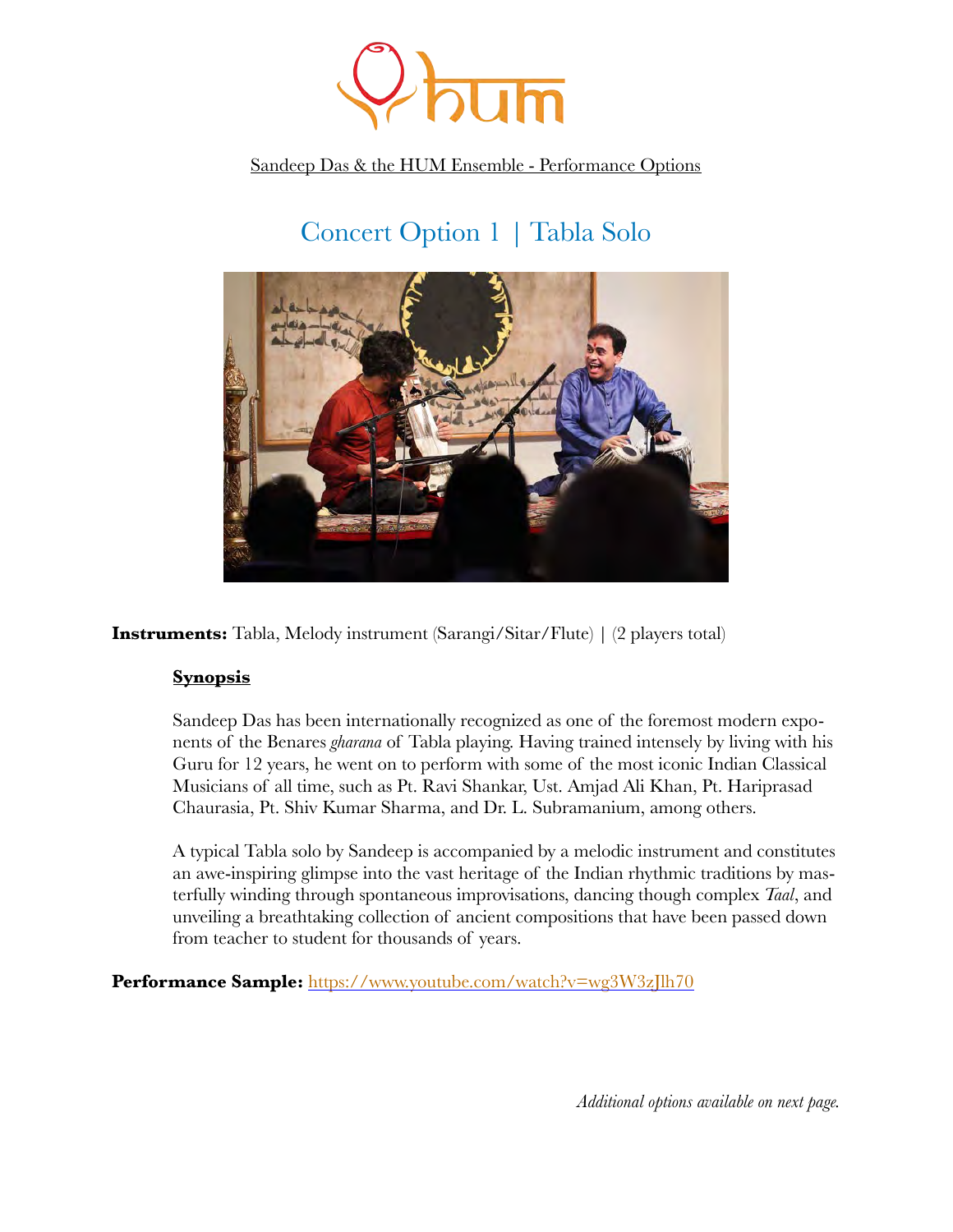# Concert Option 2 *|* Sandeep Das: *Taal Raag Mudra*



#### **Instruments/Dance forms:** Tabla, Dance (Kathak/Odissi), Sarangi / Sitar | (3 - 4 artists total)

#### **Synopsis**

The subtle dialogue and rhythmic interplay between musician and dancer is an art form that has been cultivated and refined in India for thousands of years. Showcasing the elegant Odissi and fiery Kathak dance styles coupled with the pulsating rhythms of the Tabla, these performances have dazzled audiences across the globe with an enchanting visual display of mastery and melody.

Early in his career, Sandeep Das established himself as a master of Tabla playing with these Indian Classical Dance forms. Like his Guru– the legendary Pt. Kishan Maharaj– before him, he became the most sought-after Tabla player leading such performances. A typical Tabla and dance presentation gives the viewer an amazing insight into the world of Indian Classical dance and rhythm through exciting vocal compositions, *Sawal-Jawab* ("Question and Answer", a style first introduced in Indian Classical Music by his Guru), and myriad other rhythmic interplays presenting the audience with the art in its purest, most authentic form.

#### **Performance Sample:** [https://www.youtube.com/watch?v=BQvh-\\_qXOUs](https://www.youtube.com/watch?v=BQvh-_qXOUs)

(Please note that this performance used more players than this option lists. The number stated above is correct.)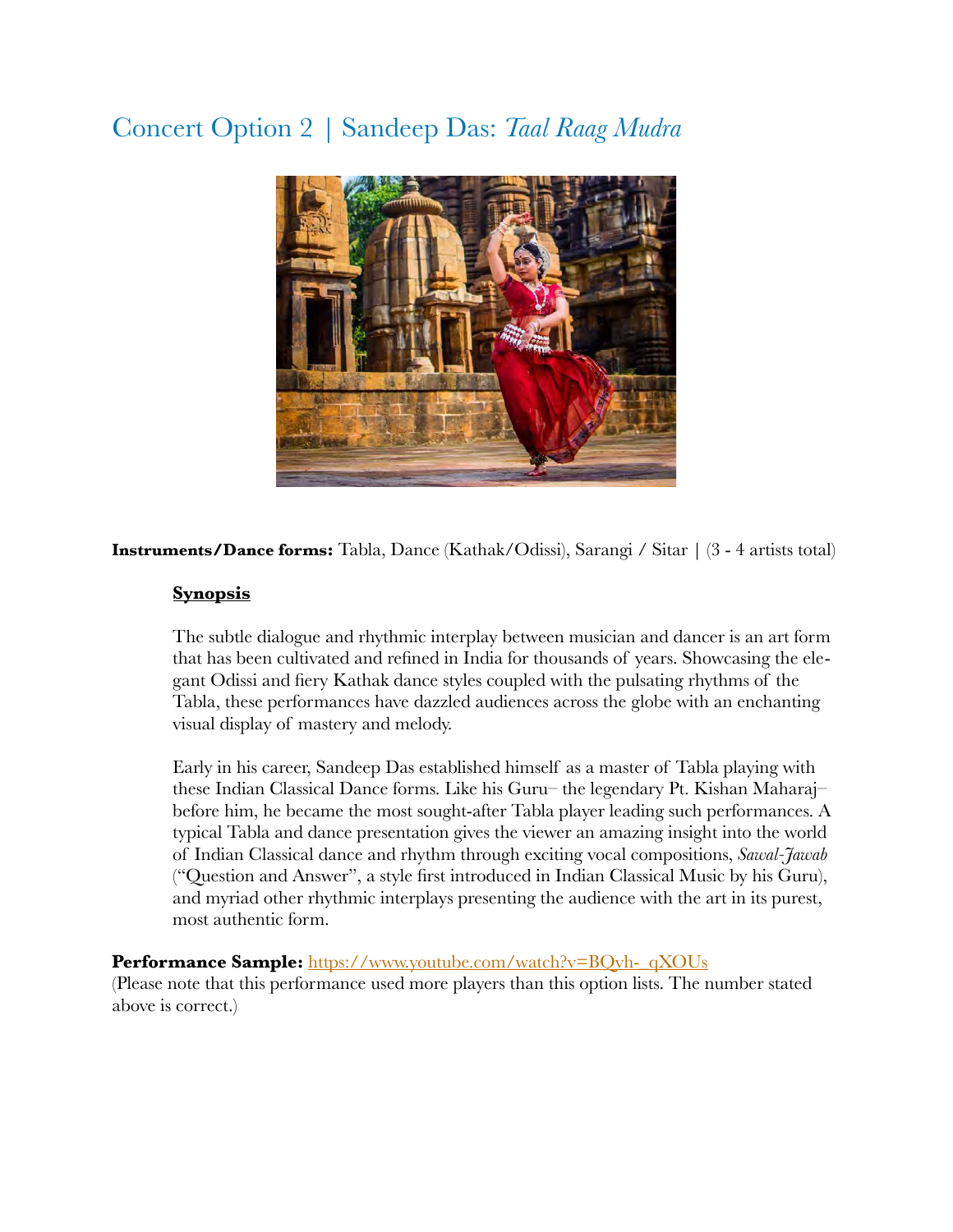## Option 3 | Sandeep Das & the HUM Ensemble: *Delhi to Damascus*



**Instruments:** Tabla, Sarangi / Sitar / Oud / Voice / Qanun / Flute|(4 artists total)

#### **Synopsis**

*Vasudhaiva Kutumbakam,* a Sanskrit shloka, means "the world is one family." For centuries, the human spirit has been transcending literal and figurative borders to survive and thrive. Inspired by the confluence of cultures this brings, *Delhi to Damascus*— both the Project and the HUM Ensemble's debut album— is a celebration of the shared history between India and the Middle East. These countries were major trade centers of the legendary Silk Road and flourished with a vibrant cultural, musical and linguistic exchange, exemplified by their common Sufi music tradition and the ancient Indo-Iranian and Indo-European Sanskrit script.

A collaboration between Indian Classical/Semi-Classical music and Middle-Eastern music, *Delhi to Damascus* concerts feature some of the most iconic instruments of these countries. The eclectic and soulful repertoire, a mix of new compositions and rearrangements, draws on traditional Indian ragas, melodic Arabic *maqams*, philosophical Sufi poems, pulsating folk grooves, and lyrical *thumri*. An earnest quest to start a dialogue, spark compassion, and stimulate the imagination to see beyond geographical borders, *Delhi to Damascus* is a musical invitation to a spiritual odyssey, inspired by the spirit of *Vasudhaiva Kutumbakam*—the beautiful ideal of inclusion, empathy, global community, and humanitarianism.

#### **Performance Samples:**

- Performance Samples -<https://www.youtube.com/watch?v=C-pQfKzFkOA>
- "Parvaaz-e Noor", a track from the ensemble's upcoming album (please do not distribute link) [Link](https://www.youtube.com/watch?v=CK7NfVREr6U&feature=youtu.be)
- *•* Official *Delhi to Damascus* website [here.](https://www.sandeepdas.com/d2dlive)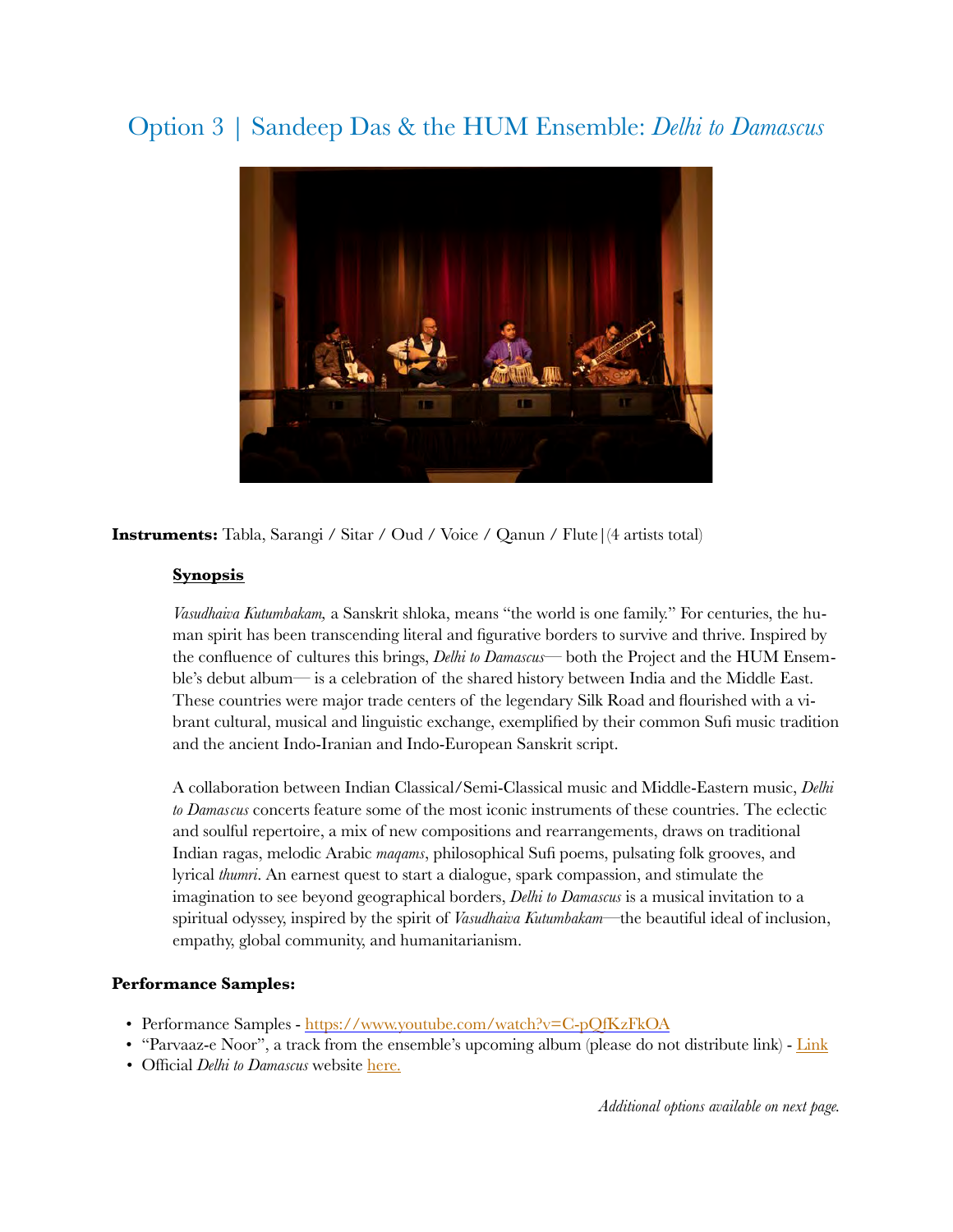Concert Option 4 *|* Sandeep Das & the HUM Ensemble: *Soundscapes of India* 



**Instruments:** Tabla, Sarangi / Sitar / Indian Vocalist | (3 artists total)

#### **Synopsis**

The timeless chronicles of Hindustani (North Indian) Classical music have touched the hearts of countless audience members in countries across the globe with an enchanting repertoire that has been cultivated and passed down through the millennia. Through a complex web of Raga and rhythm, *Soundscapes of India* exemplifies that rich heritage and features a selection of some of the most well-known Ragas and folk songs of the Indian Classical repertoire.

Performance Sample: <https://youtu.be/HPykoxjJhpg>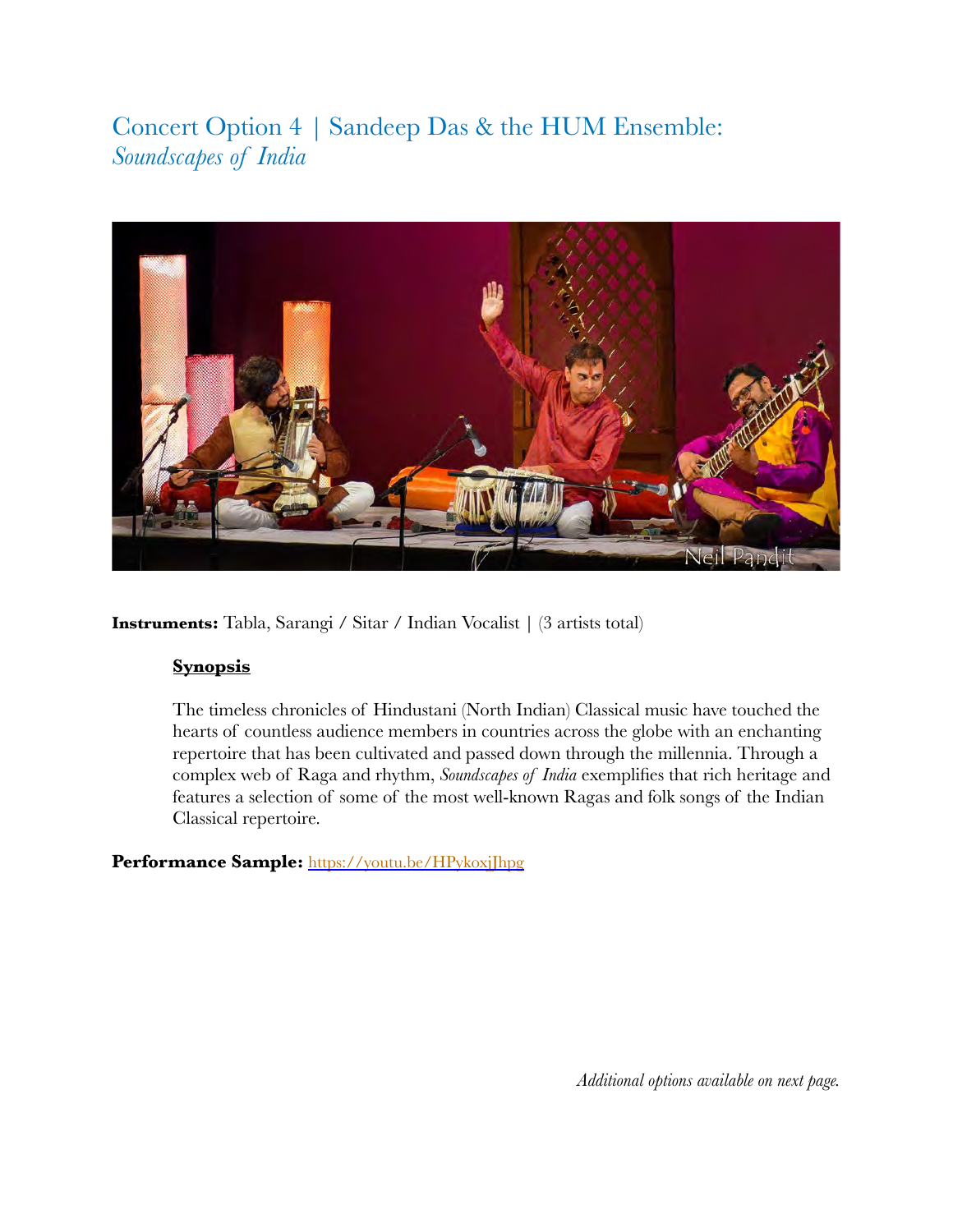# Concert Option 5 | "Culturally IN-Appropriate"



**Instruments:** Tabla, Sitar, Piano, Bass, Percussion, Kanun, Oud, Violin | (8 players total)

#### **Synopsis**

In 2018, the Lunenburg Academy of Music Performance (LAMP) - described as the 'Banff of the East Coast' - brought together for a cultural extravaganza a stellar group of eight world musicians. Led by Grammy-winning tabla player Sandeep Das, amongst others it also has JUNO-winning pianist and composer Dinuk Wijeratne, and other members on Oud, Qanun, Sitar, Violin, Bass and Percussion. The program consists of folk, traditional, and classical music from almost all of the countries represented by the ensemble (India, Sri Lanka, Canada, Italy, Syria, and Turkey). 'Culturally INappropriate' is one the most successful sold-out concerts at LAMP, and one attendee compared it to a 'spiritual experience'. A return tour happened in October 2019, and was also recorded for broadcast by CBC radio. It was sold out 6 months in advance.

**Performance Sample:** <https://www.youtube.com/watch?v=GQ-LtSYD2Kw>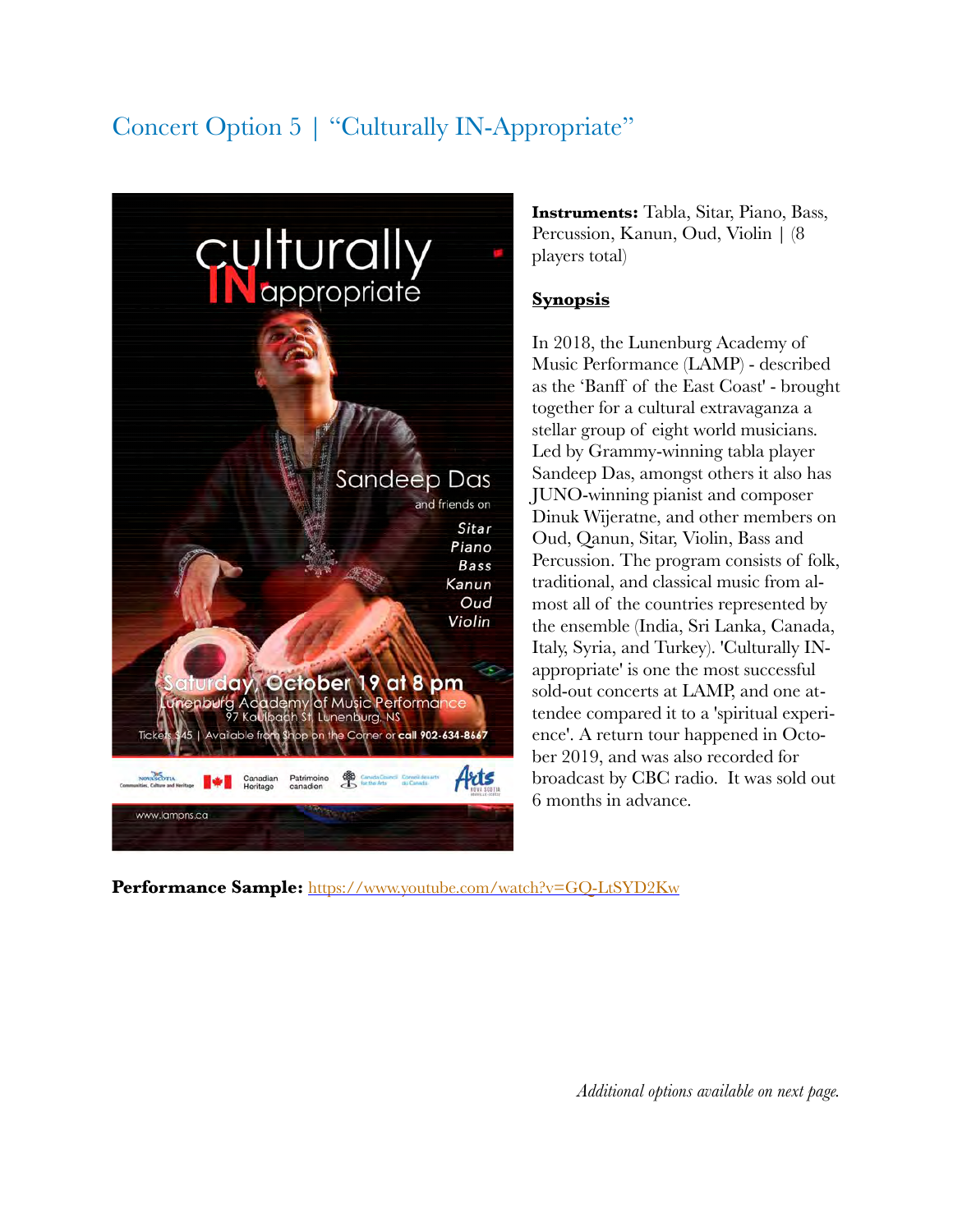## Concert Option 6 | Soul Yatra Trio



**Instruments:** Tabla, Cello, Erhu | (3 players total)

### **Synopsis**

Dynamic and novel, *Soul Yatra* is a unique collaboration that spans the three lush cultural traditions of India (Tabla), China (Erhu), and Europe/America (Cello). The upbeat repertoire of the trio dances jovially through traditional tunes, reimaginations of folk songs, and a colorful collection of original compositions and arrangements inspired by their journeys across the globe.

### Performance Sample: <https://vimeo.com/256615853>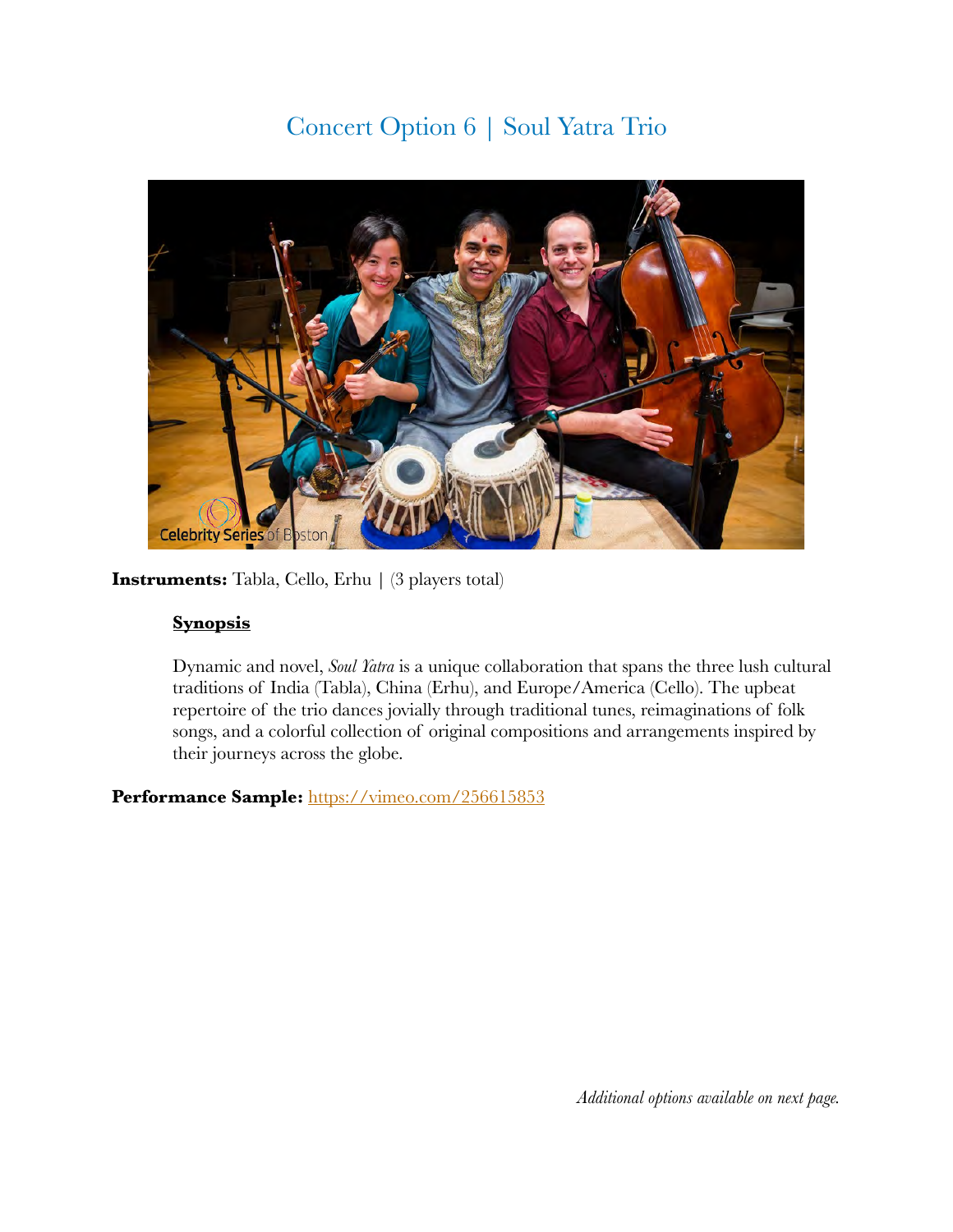## Concert Option 7 | Sandeep Das & Mike Block: *East Meets West*



**Members:** Tabla, Cello | (2 players total)

#### **Synopsis**

Sandeep Das & Mike Block are a groundbreaking, cross-genre duo that originally met as members of Yo-Yo Ma's Grammy Award-winning Silk Road Ensemble. By drawing from their respective traditions and folk songs such as "Raghupati Raghava Raja Ram" and "Where the Soul Never Dies", the pair has crafted a one of a kind program that frequently tours and gives residencies at universities and schools throughout the world.

#### **Performance Samples:**

- Concert Clip [Link](https://youtu.be/H5MWLqUjYsQ?t=330)
- More media is also available on [Mike Block's website.](https://www.mikeblockmusic.com/mikesandeep)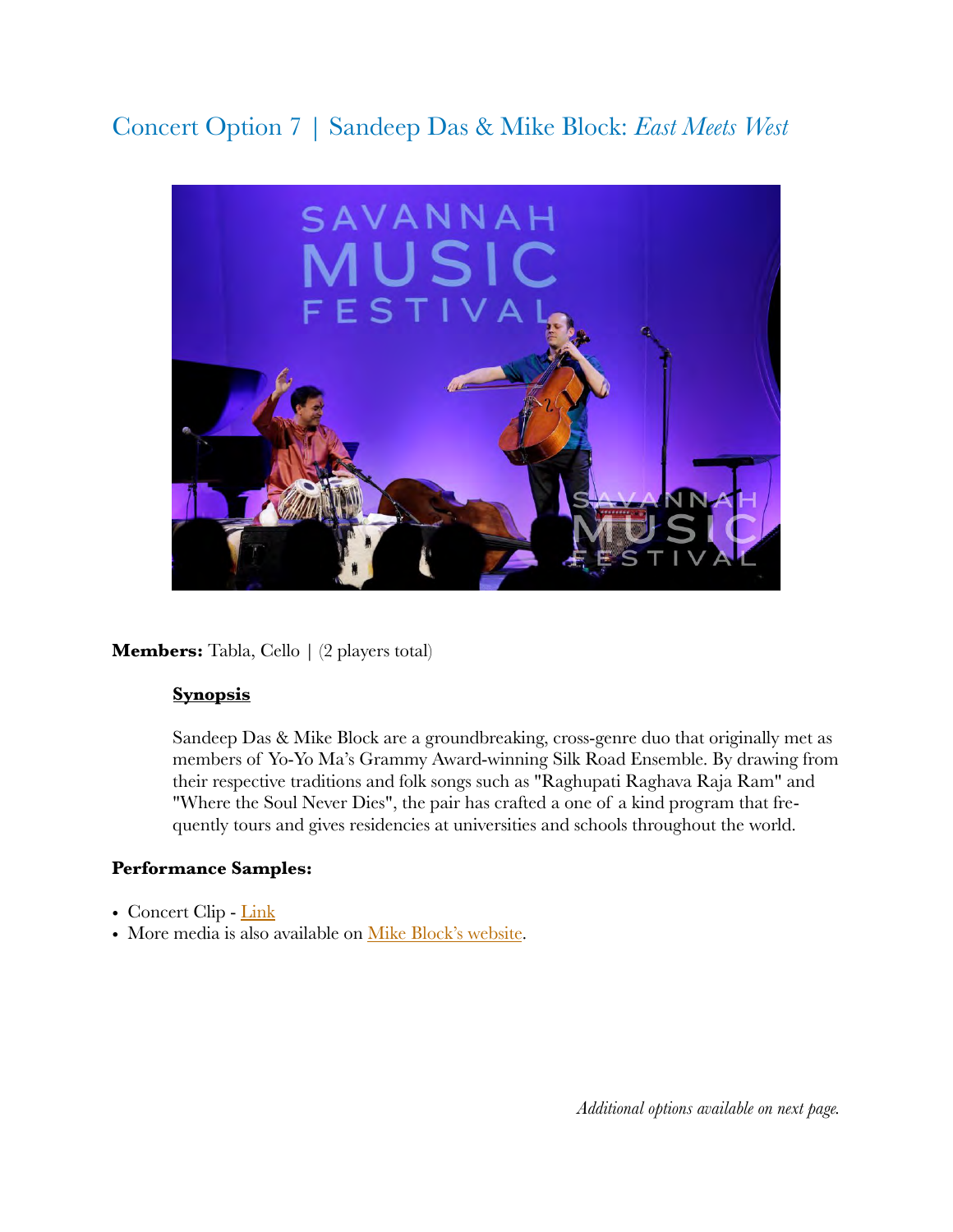## Concert Option 8 | Tabla Concerto



**Instruments:** Tabla Soloist + Orchestra (1 player total, orchestra not included)

#### **Synopsis**

Sandeep Das' experience with the world of Western Classical music began in 2001, when he performed with Yo-Yo Ma and the New York Philharmonic for four world-premiere concerts. Since then, he has been collaborating regularly with major symphony orchestras on new world music compositions, as well as performing multiple Tabla concertos with orchestras across the U.S. Some of his most recent concerto performances were with Symphony Tacoma, the South Bend Symphony, and the Asheville Symphony.

## *Concerto Option 1 - Wijeratne Tabla Concerto*

The Wijeratne Concerto for Tabla and Orchestra is a daring and innovative composition that bridges the worlds of Western and Indian Classical music, drawing equally on influences from both traditions. Roughly 30 minutes in length, the concerto begins with an fast-paced movement described by Wijeratne as a "quasi-Baroque canon in four parts [...] characterized by rapid 'breakbeat' rhythms in the percussion" that places the Tabla